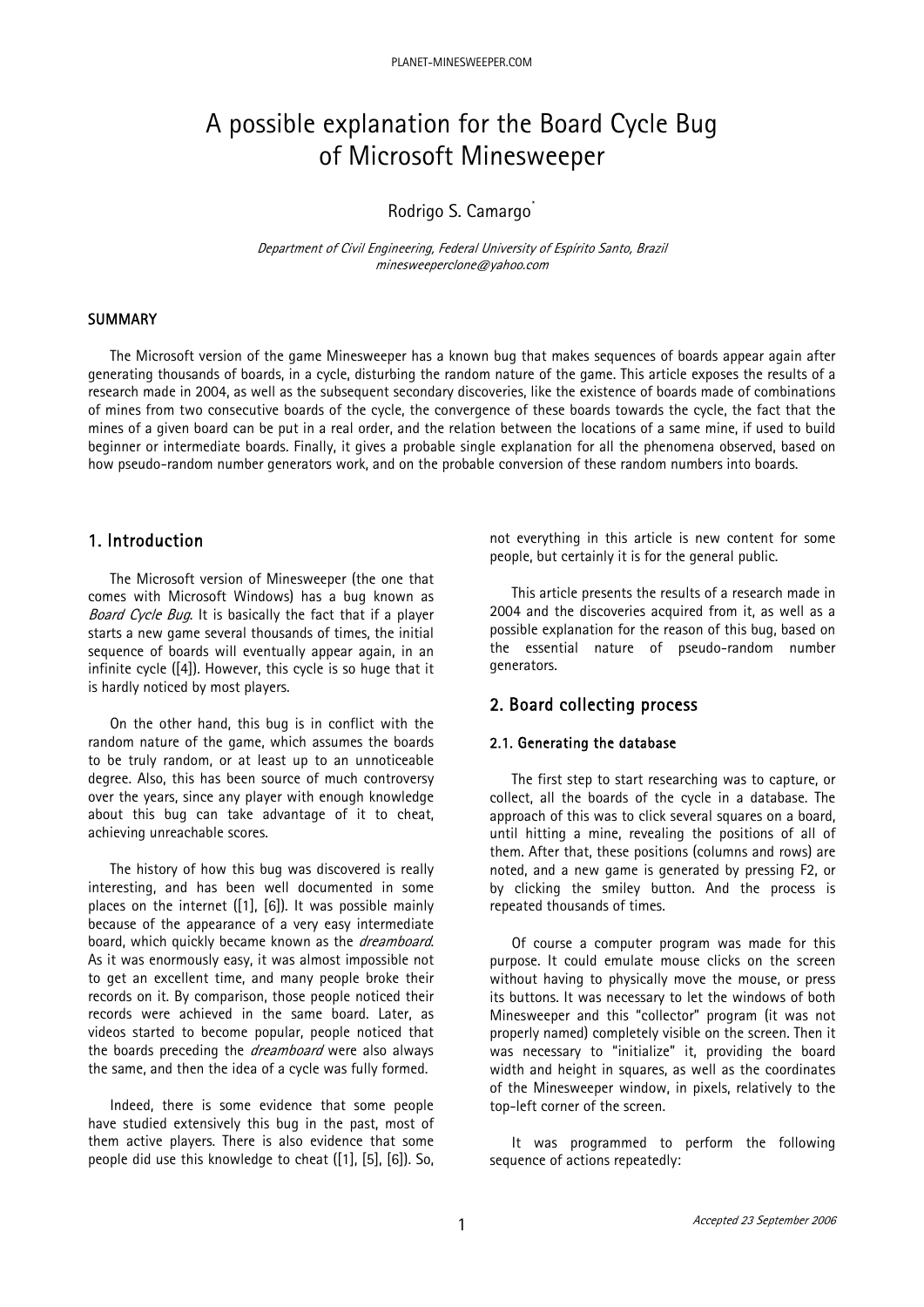- 1. Click the smiley button to generate a new board;
- 2. Click every square of the board, in the order of normal reading, that is, starting from the top-left corner and going to the right, until clicking all the squares of the row, then going to the next row, until reaching the bottom-right square;
- 3. Emulate the pressing of the *PrintScreen* key:
- 4. Paste the copied image in its own window;
- 5. Analyze the captured screenshot, and extract the positions of all mines;
- 6. Save the board to the database.

The program was left running like that until stopped manually, some hours later. After stopping it and looking for repeated boards in the database, it was able to record the entire cycle more than twice. This information was used to adjust the time the program was left running in the following captures.

This process was repeated several times for both beginner and intermediate boards. It was possible to discover the existence of not only one, but two different cycles for each level, with the following lengths:

- Beginner cycle 1: 24320 boards
- Beginner cycle 2: 24304 boards
- Intermediate cycle 1: 12096 boards
- Intermediate cycle 2: 12064 boards

These numbers were already known by some people who have already studied board cycles in the past. Additionally, the *dreamboard* is present on the intermediate cycle 1, and was recorded in the database as the board number 4232 of the 12096 in it.

## 2.2. Correction for the *mine shift* effect

The Microsoft version has an effect known as *mine* shift: if the first click of the game is made on a square containing a mine, this mine is going to be moved to the first mine-free square starting from the top-left square and counting to the right  $([2]$ ,  $[3]$ ). This is done to make it impossible to hit a mine on the first click.

The method used previously to extract the location of all mines – clicking systematically all the squares of the board – certainly shifted the mines of the boards that had originally a mine in the top-left corner.

So, before starting any analysis, all the four databases had to go through a "correction" process. Initially, it was necessary to open Microsoft Minesweeper and manually click randomly until hitting a mine to reveal all of them. Then, the revealed board was identified and found in the database. This was a kind of synchronization between the game and the "collector" program.

Then, this program was slightly modified to perform one click in the first *opening* found (not simply in the first square) in the next board, counting from the bottom-right square, and moving to the left. This was only possible because it always knew the next board that would be generated, due to the previous synchronization with the game. After this opening was hit, the board was safe from being altered by the effect of *mine shift*. Being sure of it, the program worked as usually, clicking systematically all the squares of the board, to hit one and identify the position of all mines. Then the board was captured and saved to a new, corrected, database.

This "correction" process was a really tough part of the research, long and boring. Of course it could have been avoided, by modifying the board collecting process, in a number of ways.

# 2.3. Ethics

None of these databases, neither the "collector" program were published in any way, and will not be published. Doing it would ruin the fun of the game, and would make it very easy for cheaters to claim valid scores on invalid games.

Any possible public exposition of these databases or development of programs such as "trainers", based on what is in this article, is a strongly disencouraged and disapproved attitude.





Figure 1. A "strange" board is formed by mines taken from two consecutive boards of the cycle.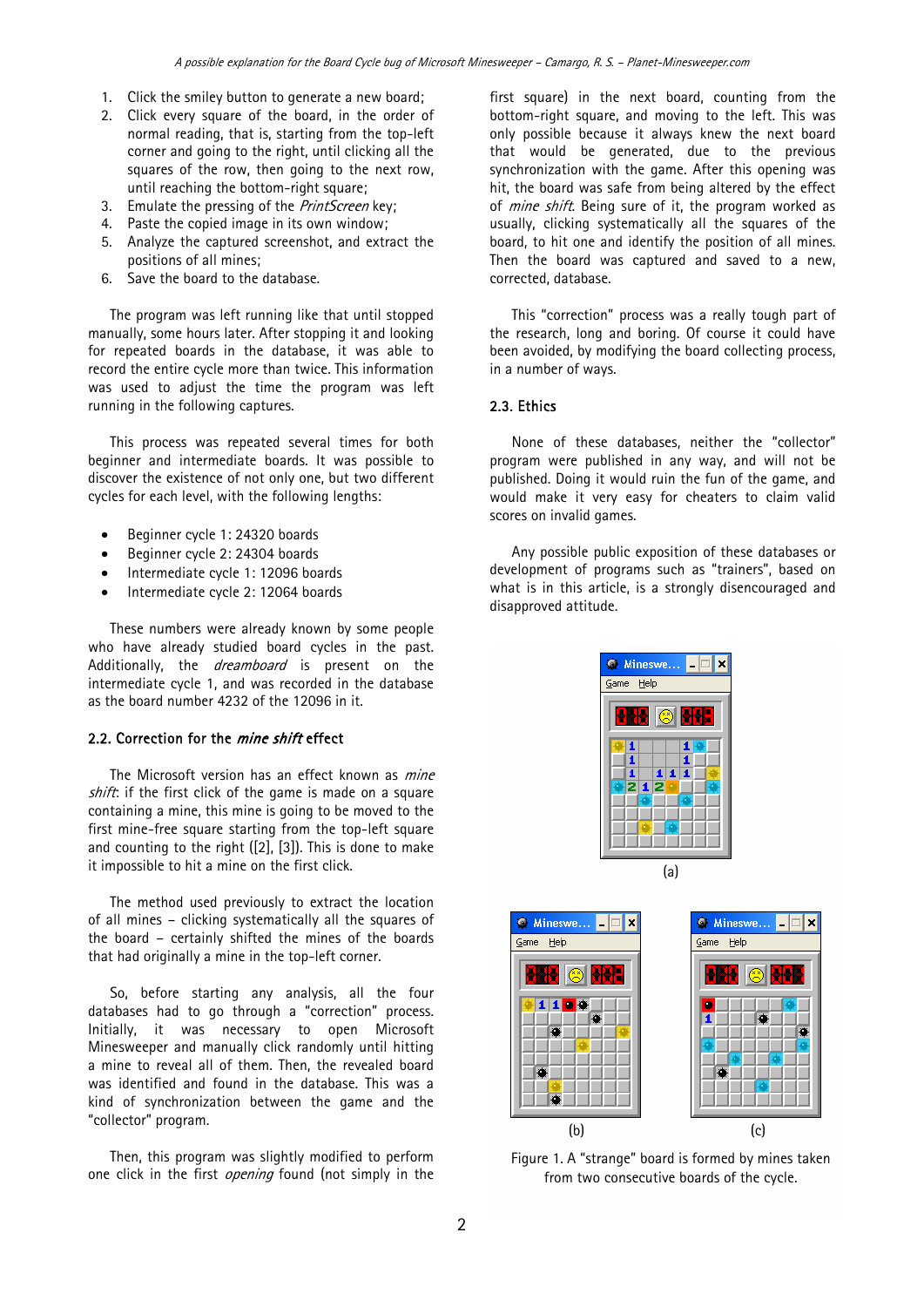# 3. Analysis of the boards

#### 3.1. Convergence of the first boards generated

One of the first curious facts of the analysis appeared when trying to identify a random board of the game in the database. Sometimes, a board appearing on the game could not be found in the database, possibly indicating that a board outside the cycle was found.

However, after giving out searching for this "new" board, and generating some more boards, it became easy to find one of them in the database. After closing Minesweeper and opening it again, the same phenomenon showed up: the first boards generated by the game seemed not to exist in the database, but after generating a reasonable number of them, all of the

subsequent existed.

After studying those "strange" initial boards in more details, it was possible to notice that they were not exactly new: some of its mines matched to a board in the database, and the other mines matched to the board following that one, in the database.

Figure 1 (a) shows one of these "strange" boards. Some mines are artificially colored yellow, and some are colored blue. Figure 1 (b) and (c) show two consecutive boards of the database of the beginner cycle 2. The first has 4 of its mines colored yellow, and the second one has 6 mines colored blue, matching the ones on (a). It is easy to see that the board in (a) is actually a mixture of the boards (b) and (c).

The next board generated after the one in figure 1 (a) also showed to be formed by the remaining 4 mines











Figure 2. The sequence of boards that show up with the experiment of suddenly changing the level to beginner compared to the normal sequence of boards of the cycle.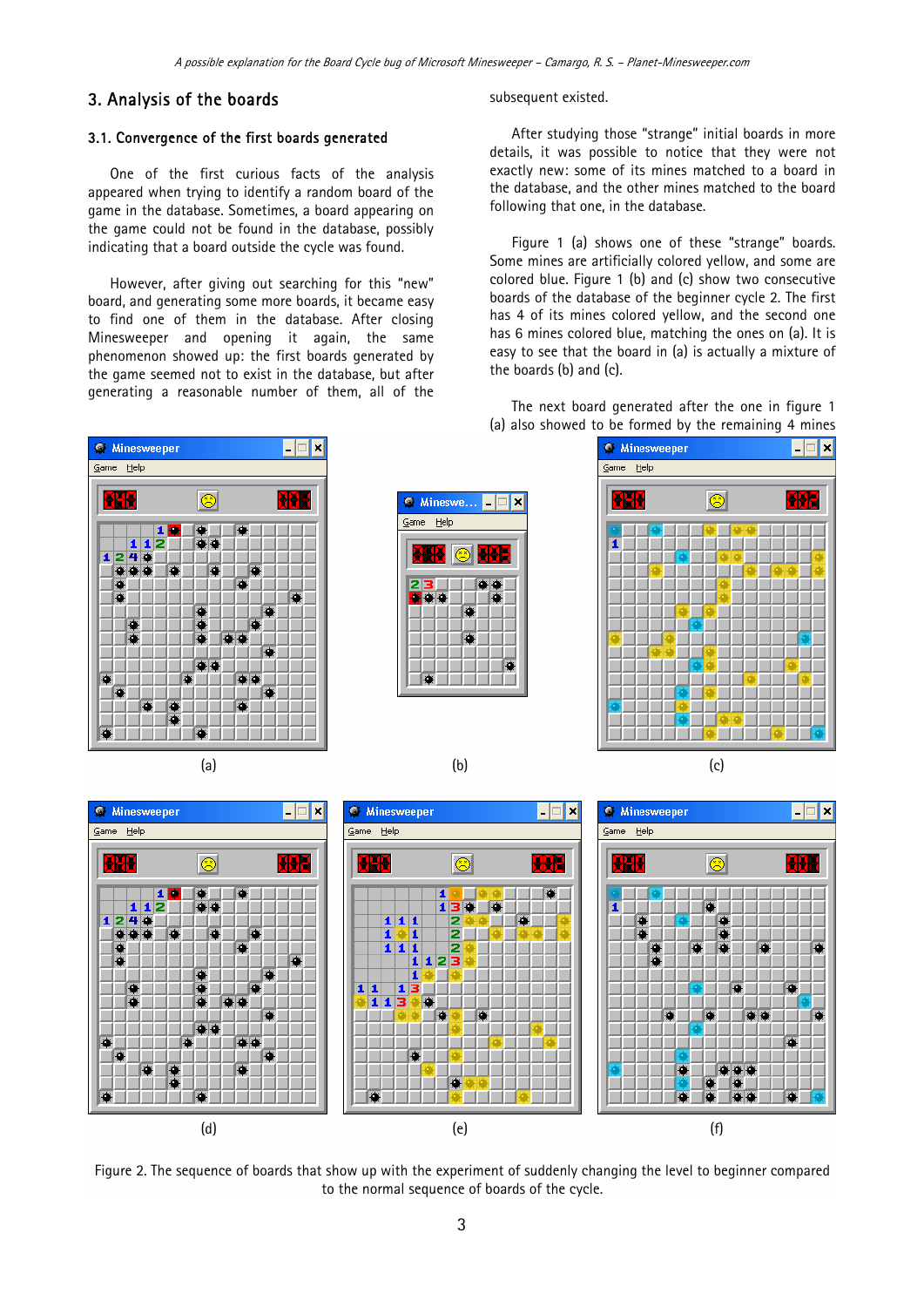of figure 1 (c) – the ones not "borrowed" – and by 6 mines of the board following that one in the database. And so on.

Also interesting is what happens with the number of mines "borrowed" from each board to make a "strange" board. The example of figure 1 used 4 mines from a board and 6 from the following one. As more boards are generated, this rate changes gradually. The number of mines used from the "previous" board tends to decrease, while the number of mines used from the "next" board tends to increase.

It seems that the way Microsoft Minesweeper generates boards leads to a kind of "convergence". The first boards generated after loading the game seem to be formed by a mixture of two consecutive boards of the database, but, as more and more boards are generated, they "converge" to the boards of the cycle, and once

entering it, it never gets out.

#### 3.2. Order of the mines in a board

One of the experiments made to check the behavior of the convergence to the cycles was the following:

After changing the level to intermediate and pressing F2, to generate new games, several hundreds of times (actually by keeping it pressed for some seconds), it can be assumed that the game will be inside one of the two cycles. Then, what would happen after changing the level to beginner and then right after back to intermediate again? Will the game continue in the cycle or not?

The answer, after performing this experiment, is no. Apparently, another "strange" board was formed as result. Then, pressing again F2 several times made the





Figure 3. The sequence of boards that show up with the experiment of suddenly generating custom intermediate boards with 10 and 11 mines.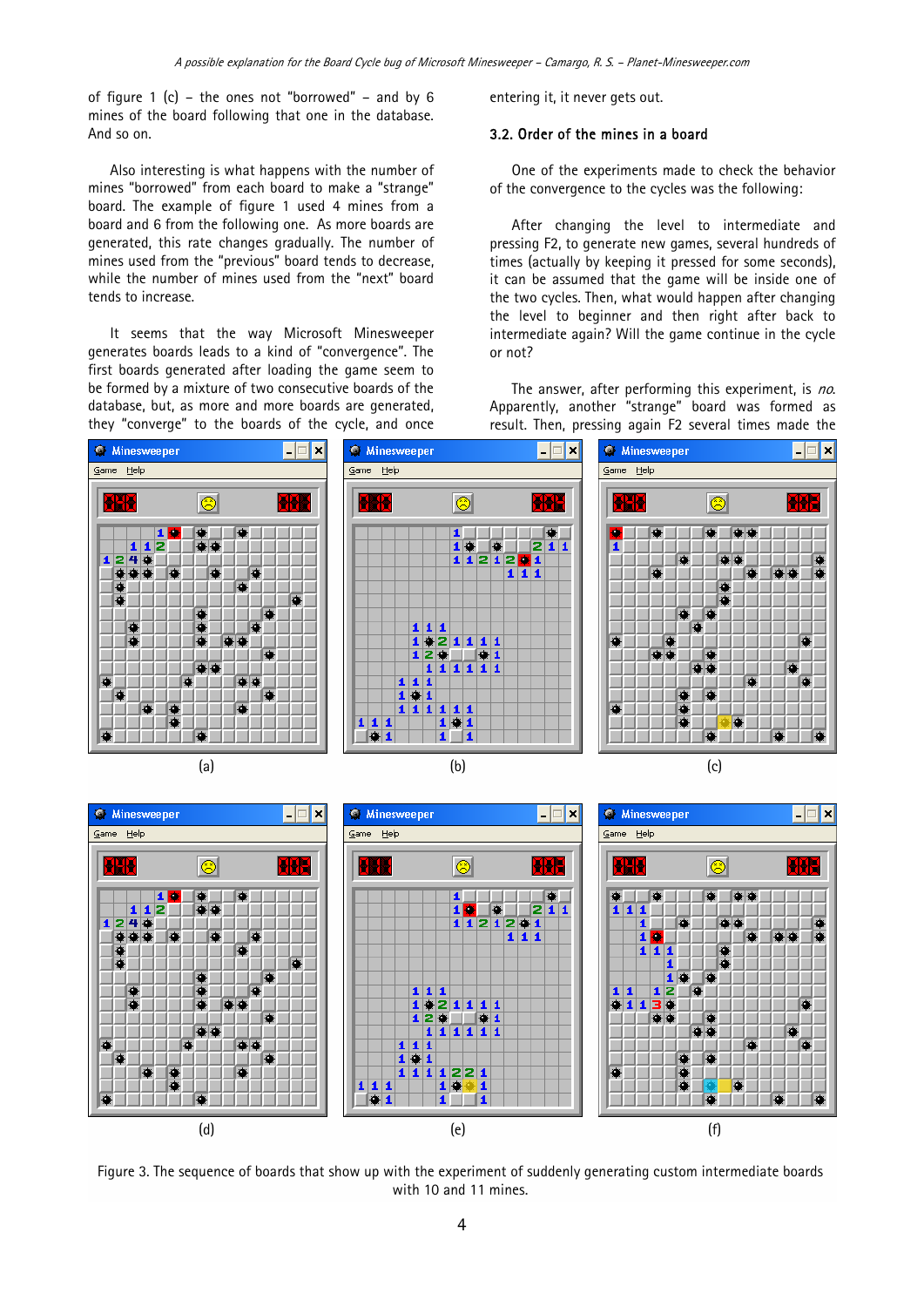game converge back to the cycle, as if the game was closed and loaded.

Figures 2 (a), (b) and (c) show the sequence of boards obtained for the experiment. Figures 2 (d), (e) and (f) show the sequence of boards that would appear if F2 was simply pressed, without changing the level to beginner. So, (d), (e) and (f) are three consecutive boards of the cycle.

The interesting thing is that the out-of-the-cycle board on (c) has 30 mines and 10 mines in common with the inside-the-cycle boards on (e) and (f), respectively. These mines are artificially colored yellow and blue, also respectively.

From this, it can be deducted that, after changing the level to beginner, the "first 10" mines of the next "normal" board (e) were used to build the beginner board (b). Also, after changing the level back to intermediate, the "next 30" mines of board (e) and the "first 10" mines of board (f) were used to build the "strange" board (c).

This idea of "first" and "next" mines of a board means that the mines of every board can be put in a kind of order.

Another possible experiment is to repeat the previous one, but, instead of suddenly changing the level to beginner, generate a custom intermediate board with 10 mines. A similar result will occur, shown in figure 3 (a), (b) and (c): the next board generated with 40 mines (c), will also be formed by the last 30 and the first 10 mines of the boards in figures 2 (e) and (f), respectively.

Another interesting thing is that the custom board on figure 3 (b) is formed exactly by the mines not colored yellow of figure 2 (e). This confirms that these mines were really the "first" mines of the latter board.

Figure 3 (d), (e) and (f) show the resulting sequence of generating a custom board with 11 mines. The board of figure 3 (e) is generated by the first 11 mines of figure 2 (e). The next board generated with 40 mines is, then, formed by the last 29 and the first 11 mines of the boards in figures 2 (e) and (f), respectively.

The difference between the figures 3 (b) and (e) is only one mine, colored yellow in (e). This mine can be, then, labeled as the "eleventh" mine of the original board on figure 2 (e). It is interesting to note that this same mine (also colored yellow) appeared on figure 3 (c), but did not appear on (f), because it was "taken" from it to complete the 11 mines of (e). Finally, the "eleventh" mine of figure 2 (f) was taken to be the last mine (colored blue) of the board of figure 3 (f).

Similarly, but generating custom boards with 12, 13, or any other number of boards allows to "number" all the mines of the board of figure 2 (e). And this can be extrapolated to number all the mines of every board of the cycle. The infinite cycle of boards can be then understood as actually an infinite cycle of *mines*, which can be grouped in any sequence, in the order they appear, to form boards with any number of mines.

## 3.3. How each mine of the cycle is shown on boards with beginner and intermediate sizes

The board of figure 2 (d) can have all of its mines numbered. If, instead of being used to generate a board with 40 mines, these mines were used to generate a custom intermediate board with 10 mines, it would be simple to know how it would look: it would be formed by the first 10 mines out of these 40 mines, as can be



Figure 4. The apparent way the first 10 mines of an intermediate board are used to generate a beginner board.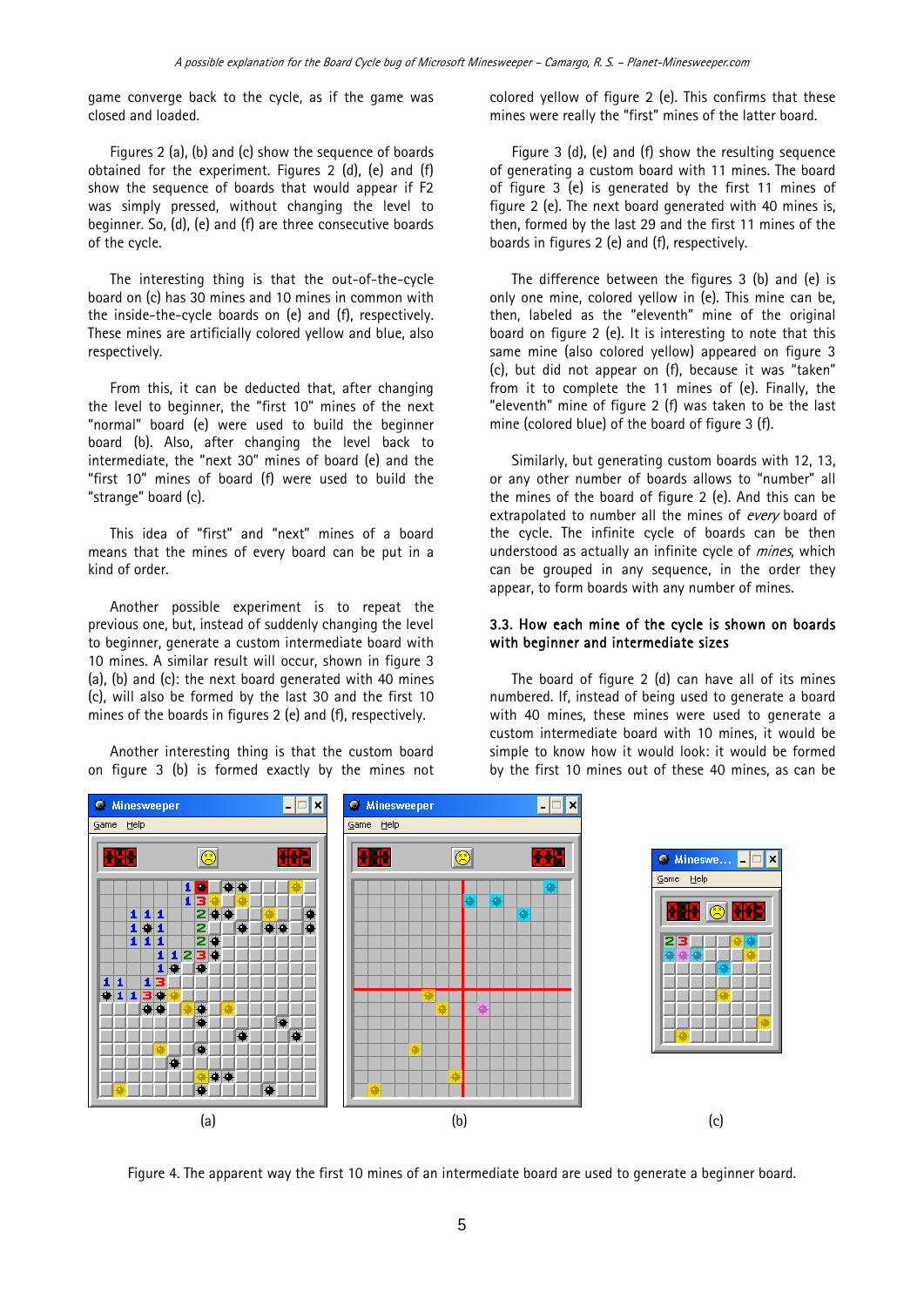seen in figure 3 (b).

But what would happen if these mines were used to form a *beginner* board, also with 10 mines? How would the first 10 mines of that intermediate board be arranged in a beginner board, since they have different sizes?

Actually, this has been done on figure 2 (b), and the answer to this question comes quickly, after using these 10 mines to generate custom beginner boards with increasing number of mines from 1 to 10, and observing their locations.

The result is that the mines originally located in the first 8 rows and 8 columns of the intermediate board appeared in the beginner board in the same places. And, curiously, the mines originally located outside the topleft 8x8 squares of the intermediate board appeared in the corresponding squares of the beginner board, as if the original board was divided in 4 "quadrants", and as if these quadrants were superposed.

Figure 4 illustrates that. Shown in (a) is the original board of the cycle, equal to the one on figure 2 (e), but with the first 10 mines colored yellow. These 10 mines are shown isolated on (b). Still on (b), the board is divided in 4 quadrants of 8x8 squares, and the mines on each quadrant are colored differently. If these 4 quadrants are superposed, the board of (c) is formed (the colors are preserved to maintain their relative positions). Then, comparing this to figure 2 (b), it is possible to see that they are equal.

This is a somewhat curious effect, because it is so well structured that, at first sight, seems to have been made on purpose by the author of the game. However, it is very improbable that this behavior would be coded inside the game, because beginner and intermediate are not the only levels of the game, and doing a code to deal with such a particular case of the game is not a common practice for programmers. On the contrary, this behavior *suggests* that it comes naturally, as a result of some part of the program of the game.

#### 3.4. Determinant factor for existence of cycles

Although beginner and intermediate levels do have cycles, it is still not clear why cycles do not seem to exist on expert level. While the board size of beginner and intermediate levels are 8x8 and 16x16 squares (multiples), expert size is 16x30. Also, while beginner and intermediate levels have 10 and 40 mines (also multiples), expert has 99.

The two main suspects for that can be then the board size and number of mines. In an attempt to check if the number of mines is the responsible, the "collector" program was used again. However, attempts were made to find cycles on custom boards with different number of mines, and the results are shown on table 1.

Table 1. Relation between different number of mines and cycle length.

| Board (height x width) | <b>Mines</b> | Cycle length |  |
|------------------------|--------------|--------------|--|
| 8x8                    | 10           | 24320        |  |
| 8x8                    | 20           | 11016        |  |
| 8x8                    | 40           | 4256         |  |
|                        |              |              |  |
| 16x16                  | 10           | 51496        |  |
| 16x16                  | 20           | 25224        |  |
| 16x16                  | 40           | 12096        |  |
| 16x16                  | 80           | 5504         |  |
| 16x16                  | 99           | 4216         |  |
| 16x16                  | 120          | 3272         |  |
| 16x16                  | 139          | 2640         |  |
| 16x16                  | 160          | 2088         |  |

Apparently, the number of mines does not seem to be determinant for the existence or not of cycles, since all of them did show cycles.

 Although not extensively studied, some tests were also made for variable board sizes. The results are shown in table 2.

| Table 2. Relation between different board sizes and |               |  |  |
|-----------------------------------------------------|---------------|--|--|
|                                                     | cycle length. |  |  |

| Board (height x width) | <b>Mines</b> | Cycle length |  |
|------------------------|--------------|--------------|--|
| 16x8                   | 40           | 11016        |  |
| 16x8                   | 80           | 4232         |  |
|                        |              |              |  |
| 8x16                   | 40           | 11016        |  |
| 8x16                   | 80           | 4216         |  |
|                        |              |              |  |
| 12x12                  | 40           |              |  |
| 24x24                  | 90           |              |  |
|                        |              |              |  |
| 16x24                  | 200          |              |  |
| 24x16                  | 200          |              |  |

These results deserve special attention. Rectangular 16x8 and 8x16 boards did show cycles. So, the fact that the expert board is not square can not be a reason for the inexistence of expert cycles. Also, the square 12x12 and 24x24 boards did not show cycles. So, the fact that the beginner and intermediate boards are squares can not be a reason for the existence of beginner and intermediate cycles.

Interestingly, rectangular 16x24 and 24x16 boards did not show cycles. These sizes were chosen to test if the dimensions of a board must be multiples of 8 for the presence of cycles, and apparently this is not true. The next test would be if board dimensions must be powers of two for the presence of cycles. So, the next tests would involve boards with 8x32, 32x8, 16x32, 32x16 or 32x32 squares, but any dimension greater than 30 mines seems to be unreachable for Microsoft Minesweeper, even using tricks, like editing the registry, etc.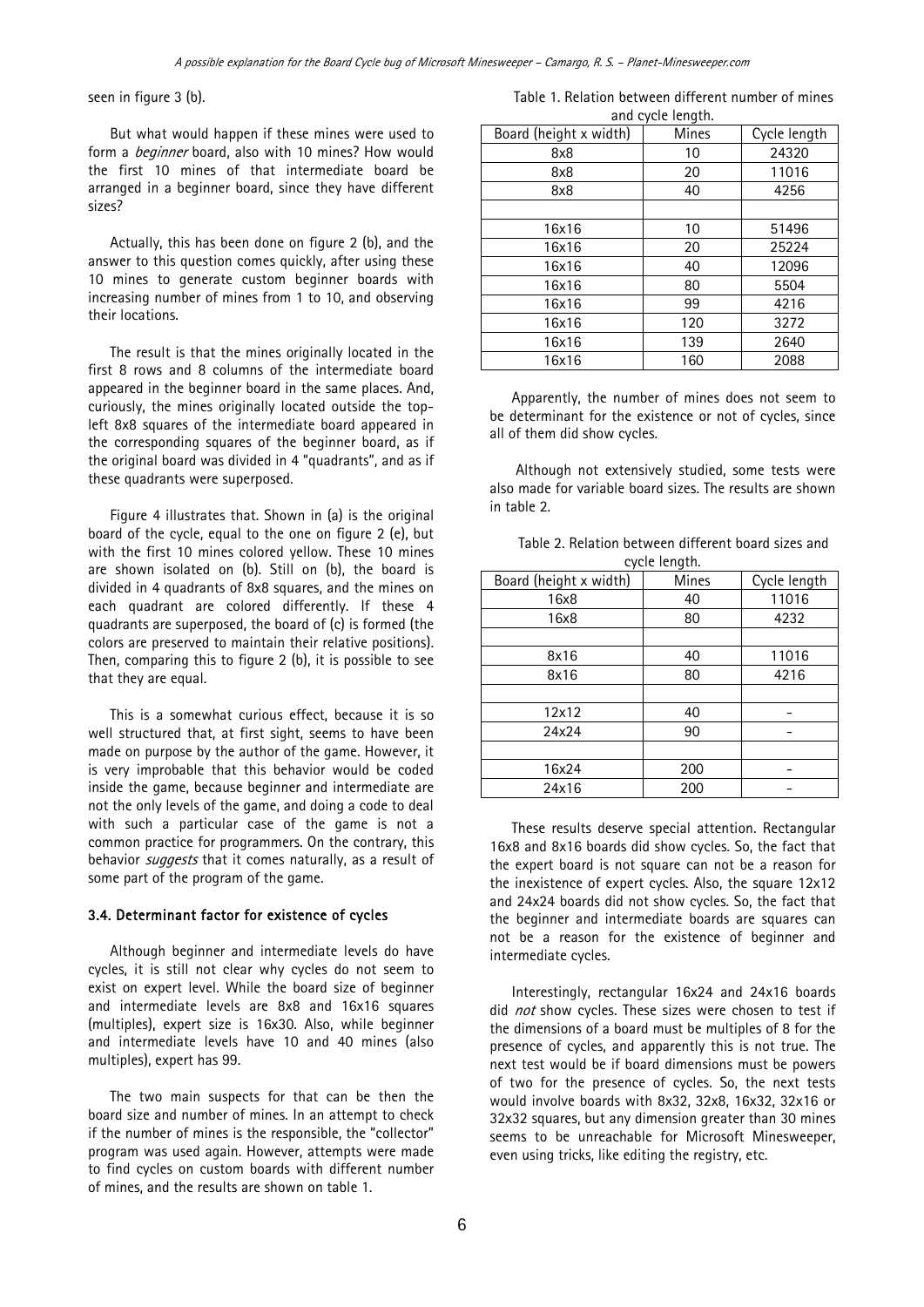So, these results, although very inconclusive, only suggest that the board size determines the existence or inexistence of cycles, not the number of mines. Probably this explains also why beginner boards of the Windows XP version of Microsoft Minesweeper (which have 9x9 squares, instead of 8x8) do not have any known cycle.

# 4. A possible explanation

## 4.1. Pseudo-random number generators

It is first necessary to understand how pseudorandom number generators work. These numbers are not truly random. They are just results of calculations that depend on one or more previously generated numbers.

This dependence results in two known effects that occur in all PRNG's: the need for a kind of "initialization", or seed; and the occurrence of cycles.

Typically, computers use the CPU internal time as the seed. This is sufficiently good for most applications. The real "problem" is the occurrence of cycles, because this can be potentially dangerous for programs that depend on good randomization, like Minesweeper.

This is basically the fact that after generating millions of numbers, all PRNG will eventually repeat the same sequence, entering an infinite loop. With luck, the amount of numbers in the cycle "length" is huge enough that users of programs will not notice the existence of a cycle. Unfortunately, this was not the case concerning Microsoft Minesweeper.

A good analogy is to compare the numbers generated with the ring of dots shown in figure 5. The arrow indicates the number that will be returned by the PRNG in the next time it is called. As a number is returned, the arrow advances one position in the clockwise direction, and stays waiting for the next call. Eventually, the arrow will complete a full rotation, and the same sequence of numbers will be returned.



Figure 5. Each number generated by a PRNG can be compared in analogy to a dot placed in a ring.

The "initialization" of a PRNG basically changes the arrow position to a new position in the ring, determined by the seed. This new position can generally be considered better randomized, since the seed depends on a physical value (the CPU internal time, normally). This works well, and some programs do it only once, when loaded. This way, every time the program is loaded, the arrow starts at a given position, and the sequence of numbers can be taken from the position of the arrow, and ahead.

This analogy is good to state that the quantity of numbers that a given PRNG can generate is *finite*. Also, the chance of getting the same number twice, after initializing a PRNG several times, is reduced if this quantity is very big. This quantity is called the *period* of the PRNG.

Typically, those numbers generated also lie within a range, and usually it is between 0 and 1, including 0 and excluding 1. An example of a possible output for several requests for random numbers can be, for example:

0.705548 0.533424 0.579519 0.289563 0.301948 0.774740 0.014018 0.760724 0.814490 0.709038 (…)

#### 4.2. Using random numbers to place mines

One possible way to acquire mine coordinates from these numbers, for an intermediate board, would be calculating  $1 + \text{int}(16 \cdot x)$ , where x is each random number. Grouping these values at every two, they can be used as the coordinates of a mine in the board, as the example of table 3.

| X        | $1+int(16 \cdot x)$ | Coordinates (column, row) |  |
|----------|---------------------|---------------------------|--|
| 0.705548 | 12                  | (12, 9)                   |  |
| 0.533424 | 9                   |                           |  |
| 0.579519 | 10                  | (10, 5)                   |  |
| 0.289563 | 5                   |                           |  |
| 0.301948 | 5                   | (5, 13)                   |  |
| 0.774740 | 13                  |                           |  |
| 0.014018 | 1                   | (1, 13)                   |  |
| 0.760724 | 13                  |                           |  |
| 0.814490 | 14                  | (14, 12)                  |  |
| 0.709038 | 12                  |                           |  |
| . 1      |                     |                           |  |

Table 3. Conversion of random numbers into coordinates for the mines.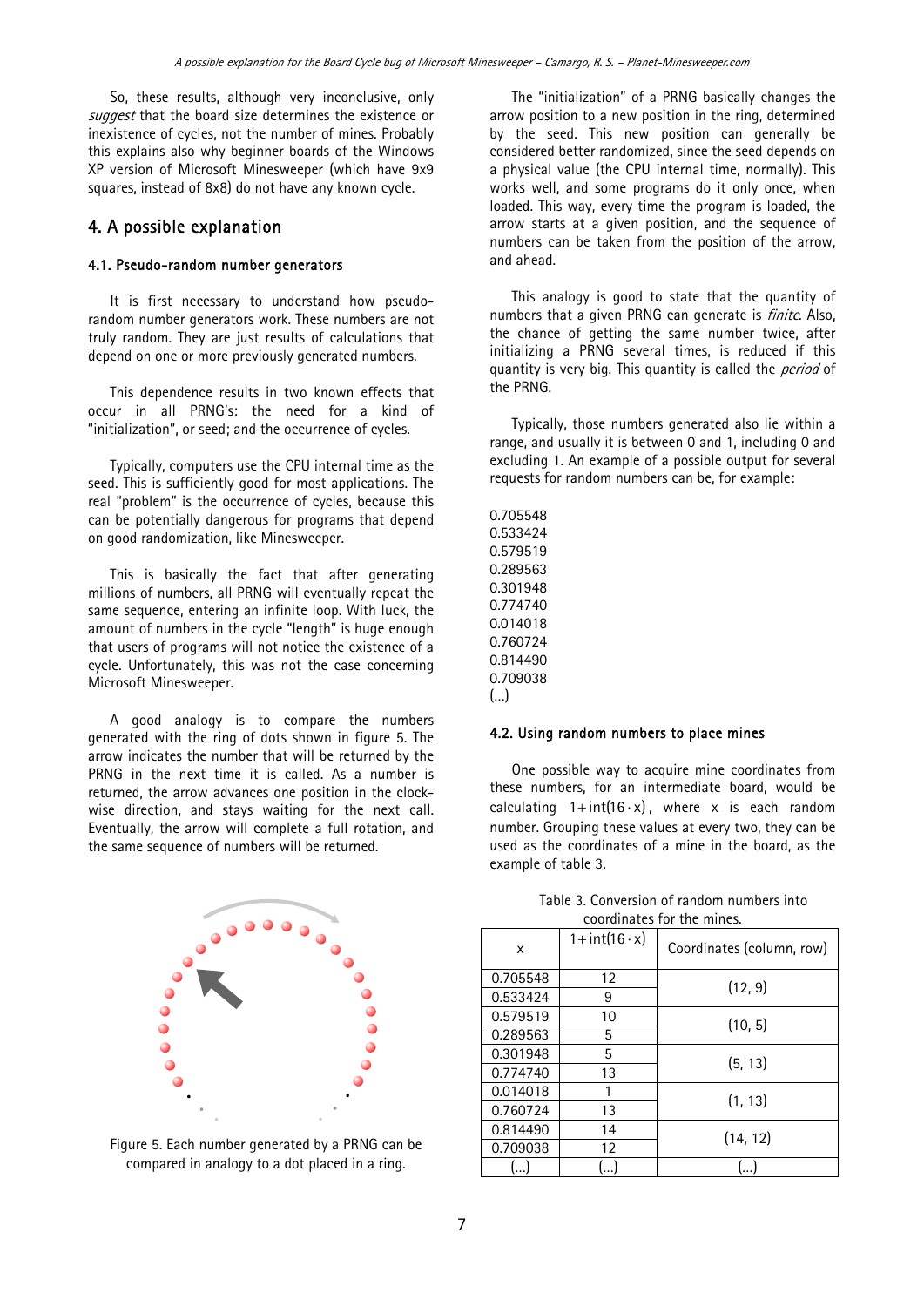In the same way, calculating  $1 + \text{int}(8 \cdot x)$  would convert the random numbers to the range from 1 to 8, making the resulting coordinates suitable for filling a beginner board, for example.

This algorithm for placement of mines uses two random numbers to place one mine. Of course there are other algorithms that can place one mine using only one number, or even algorithms that can place several mines with one number.

However, the usage of two numbers for each mine explains the existence of  $\frac{exactly}{}$  two cycles for each level, and not only one, or even more. In other words, this algorithm is able to explain why the number of cycles for each level is exactly two.

The understanding of it is simple: if the initialization of the PRNG places the "arrow" over, for example, the number in the second line of table 3 (0.533424), then the coordinates of the generated mines will be (9, 10), (5, 5), (13, 1), (13, 14), and so on. More generally, if the "arrow" is placed over the number of any odd line of table 3, one sequence of mines will be generated; if over the number of any even line, another sequence will be generated. These two different sequences of mines will generate two different sequences of boards.

#### 4.3. The convergence effect and "mixed" boards

It will be easier to understand the convergence effect by analyzing a super-smaller-scale example. A good PRNG has a huge period, and is capable of generating an enormous amount of uniquely different numbers – even though these are not really random, and are cycled.

However, it is possible to imagine a very poor PRNG, with a period of only 40 numbers. This PRNG is able to generate only 40 unique numbers between 0 and 1. If it is called for the 41st time, it will return the same number it returned in the first time, entering a cycle of only 40 numbers.

If this poor PRNG is put to generate boards with 8x8 squares and 5 mines, it would be necessary to calculate  $1+ \text{int}(8 \cdot x)$  for each random number x. This would convert the 40 numbers into 40 coordinates. After this conversion, it is possible to suppose that the 40 coordinates that the PRNG is able to generate are:

| $6 - 3 - 8 - 6 - 3 - 2 - 4 - 5 - 7 - 2 -$ |
|-------------------------------------------|
| $3 - 6 - 4 - 1 - 1 - 8 - 7 - 2 - 8 - 3 -$ |
| $4 - 1 - 7 - 2 - 8 - 5 - 6 - 7 - 3 - 4 -$ |
| $7 - 1 - 5 - 1 - 5 - 8 - 4 - 2 - 6 - 5 -$ |

The last "–" sign in the end of the sequence is to indicate that it starts again by returning to the first number. It is important to notice that this sequence is well-distributed, since there are exactly five occurrences of each number from 1 to 8.

Now, supposing that the "arrow" starts at the first number of the period, it would be necessary to take the first 10 numbers to place the 5 mines of the board. After generating the first board, the "arrow" would be at the 11th number, waiting for the next call for a random number. Similarly, generating another board would require the sequence from the 11th to the 20th random number to be used. And generating a third and a fourth board would use the remaining numbers. These four boards are shown in figure 6.

Notice that if a new board is generated after the fourth board, the first one would appear again. So, the four boards of figure 6 are in an infinite cycle.

Now, what would happen if the initialization of the PRNG placed the "arrow" over the 7th number of the sequence? The same process would be used, and the new sequence of boards is displayed in figure 7. It is important to mention that when the random numbers place a mine over a square that already has a mine, it is simply skipped.

The interesting thing if that the board generated on figure 7 (f) is equal to the board on figure 6 (c). So, the next one would be equal to the one on figure 6 (d), and the cycle depicted in figure 6 would restart. This means



Figure 6. A sequence of 40 coordinates that leads to a cycle of 4 custom beginner boards with 5 mines.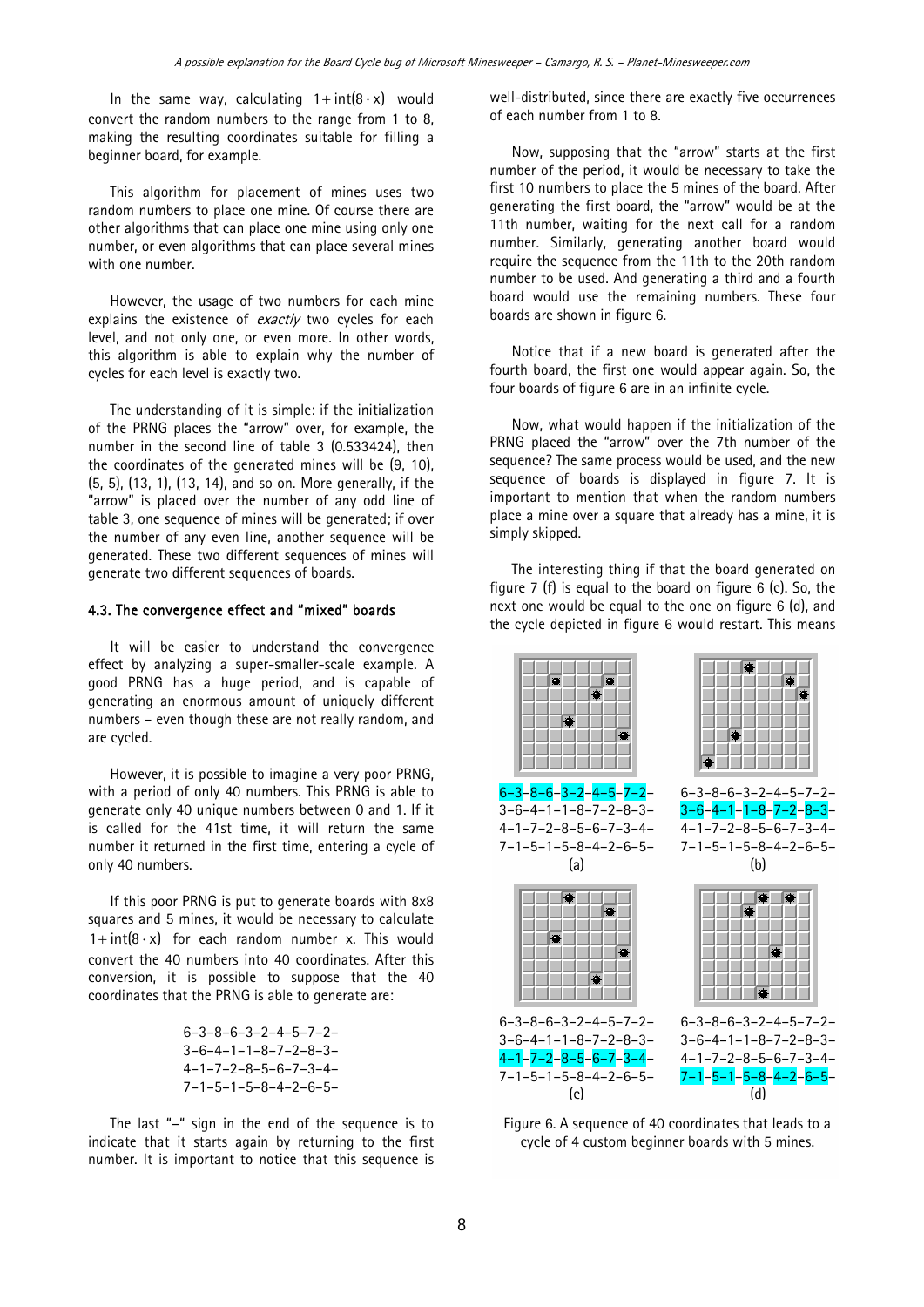that figure 7 shows a sequence of boards that *converge* towards the cycle of figure 6.

Also, the boards on figures 7 (a) to (e) are mixtures of the boards on figure 6. The board on figure 7 (a) is composed of 2 mines taken from the first board of the cycle and 3 mines taken from the second. The sequence of figure 7 starts to converge, and at a given point, on figure 7 (c), 1 and 4 mines are taken from two consecutive boards of the cycle. Finally, on figure 7 (f), all mines of a board of the cycle are taken to form a single board, and the convergence is complete.

Similarly, it is possible to start generating boards with the "arrow" in any of the 40 coordinates generated by this poor PRNG. Doing it with the "arrow" initially on an odd position will always converge to the cycle of figure 6. However, doing it with the "arrow" initially on



Figure 7. A sequence of boards that can be generated with these 40 coordinates, converging to the cycle.

an even position will converge to a second cycle, different from the one on figure 6, but also made of 4 boards. And, of course, in the same way, this second cycle can also be achieved through convergence.

In this example, the largest sequence of boards that converge to the "odd cycle" is 11 boards, if the "arrow" is initially placed in the 23rd or 25th position. The largest sequence of boards that converge to the "even cycle" is 12 boards, if the "arrow" is initially placed in the 36th position.

It is possible to use these same 40 numbers to generate boards with different number of mines. For example, if used to generate boards with 10 mines, this PRNG would generate two cycles of 9 boards, one for "odd" and one for "even" initial positions, and also with the convergence effect.

Now it is interesting to forget this super-smallerscale example, and consider what happens with real dimensions. Instead of using only 10 random numbers to place mines on a board, a real beginner board requires at least 20, and a real intermediate board requires at least 80 random numbers. Also, the PRNG of Microsoft Minesweeper is obviously not capable of generating only 40 unique numbers, but probably several millions. Finally, skipping mines, as was the case twice on figure 7, becomes enormously more frequent. It is not difficult to realize that the skipping of mines explains the difference in the lengths of both cycles.

#### 4.4. Possible correction for the conversion of random numbers into coordinates

Up to now, the division of an intermediate board into four quadrants to form a corresponding beginner board is not explained.

Assuming that this effect was not made on purpose by the author of the game, then it must appear naturally. In other words, the same way the game handles the mines should be applied to boards with both beginner and intermediate sizes, and *still* result in the "quadrant superposition" effect.

A hypothesis would be to slightly modify the formula  $1 + \text{int}(D \cdot x)$  to convert random numbers into coordinates, where D is the width or the height of the board, and x is a random number given by the PRNG.

One possible formula would be  $1 + \text{int}(N \cdot x) \text{mod } D$ . where D and x are already explained and N is any number sufficiently greater than D. Actually, the greater, the better. The word "mod" stands for the rest of integer division operator. For example, 7 mod 3 equals 1, because the integer division of 7 by 3 gives 2 as result and 1 as rest.